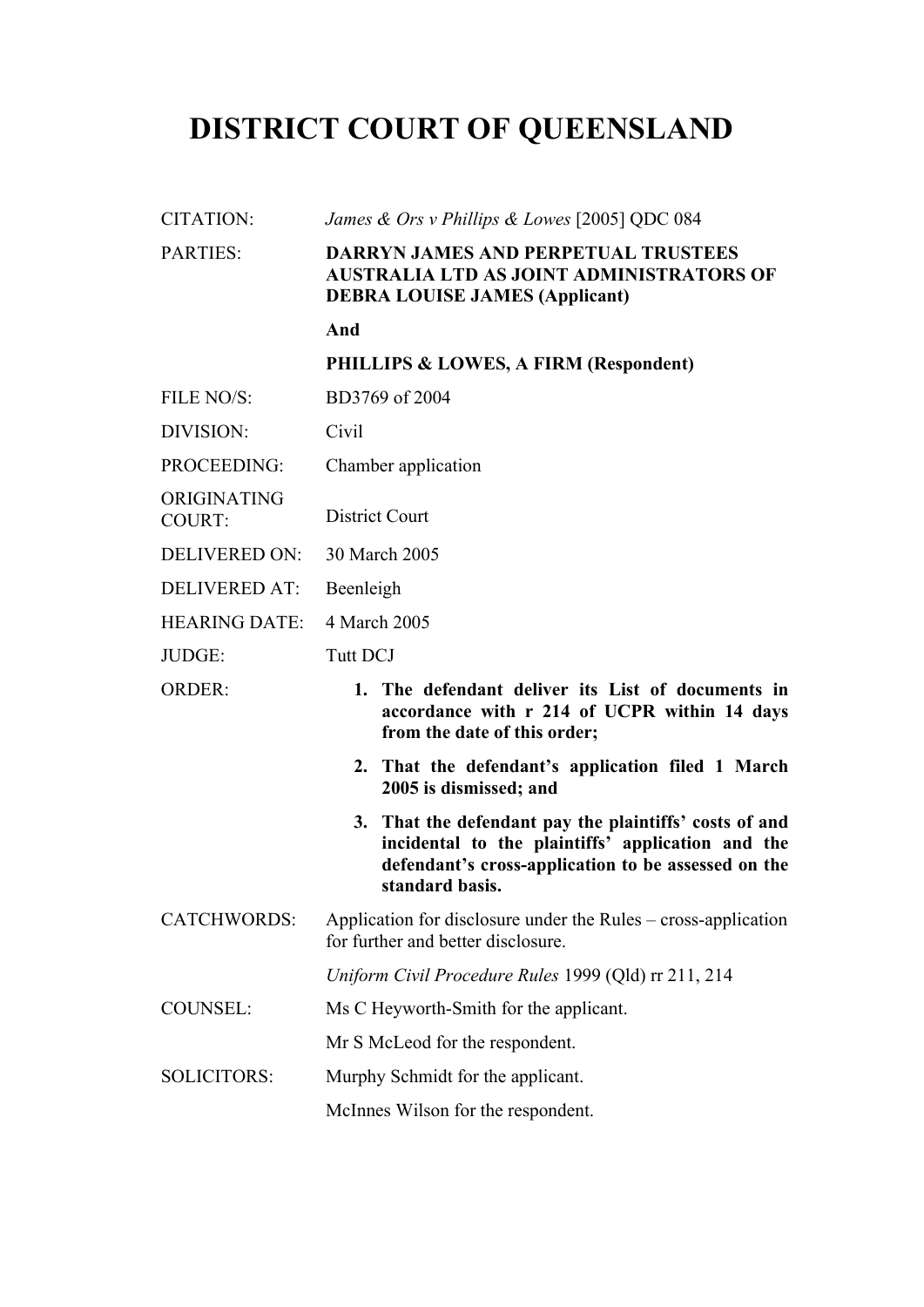### **Introduction**

- [1] There are two applications before the court. One filed on 23 February 2005 on behalf on the applicants (plaintiffs in the original action) and a cross-application filed 1 March 2005 on behalf of the respondent (defendant in the original action). For convenience I shall refer to them as plaintiffs and defendant respectively.
- [2] The plaintiffs seek the primary order that the defendant make disclosure in the proceeding pursuant to r 214 of the *Uniform Civil Procedure Rules* 1999 (Qld) ("UCPR"). In the cross-application the defendant seeks further and better disclosure of the plaintiffs' documents to include documents purportedly in the possession of the plaintiffs' solicitors relating to advice given to the plaintiffs by the senior partner of the plaintiffs' firm of solicitors or other members of that firm.
- [3] A party's duty of disclosure in any proceeding is contained r 211 of the UCPR which relevantly provides that:

## **"211 Duty of disclosure**

- (1) A party to a proceeding has a duty to disclose to each other party each document—
	- (a) in the possession or under the control of the first party; and
	- (b) directly relevant to an allegation in issue in the pleadings; and
	- $(c)$  ...."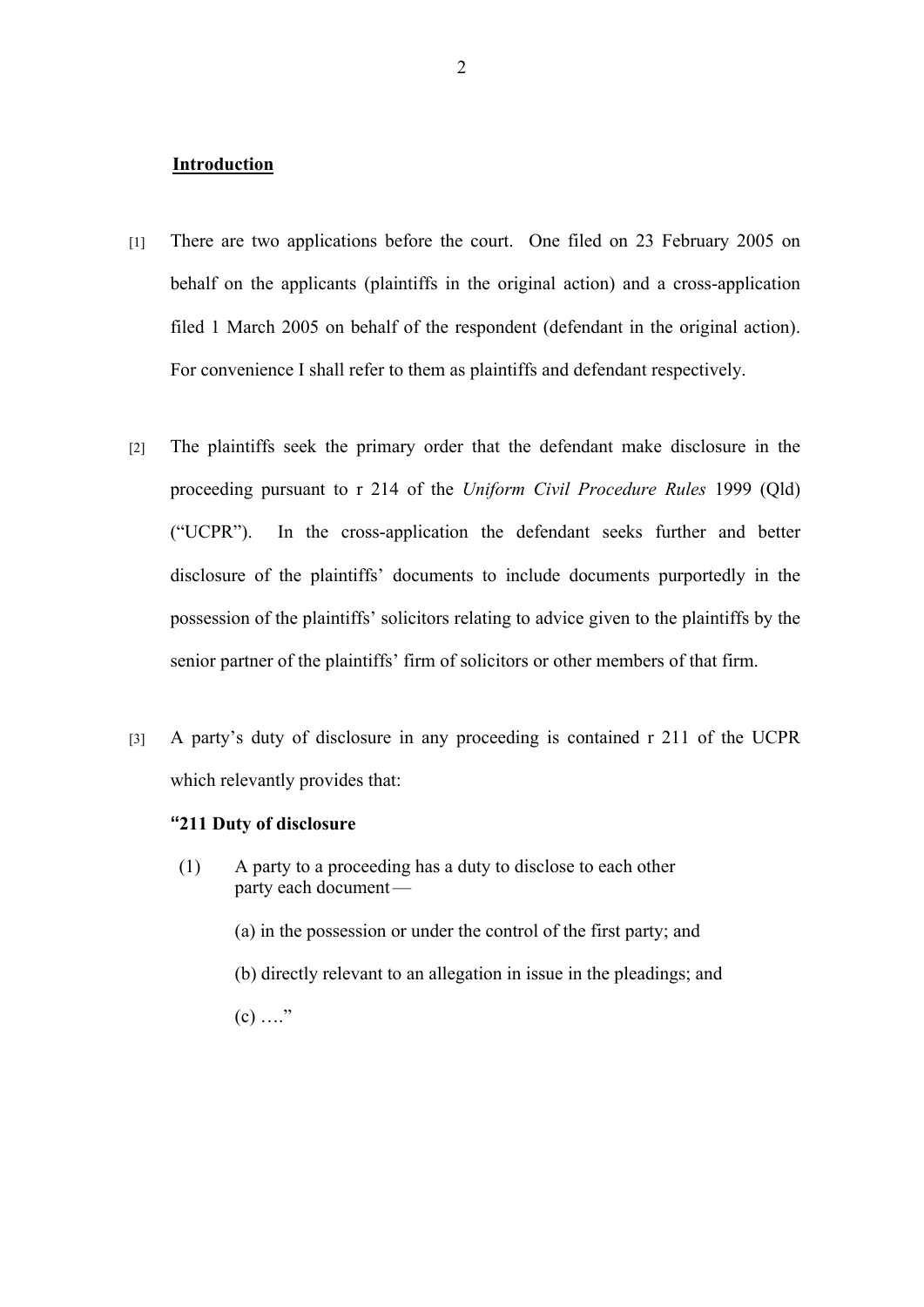## **The Claim**

[4] The current proceeding before the court is a claim by the plaintiffs against the defendant firm of solicitors for damages and interest for alleged negligence and/or breach of contract arising out of the defendant's alleged failure to complete an application for the court's sanction of a settlement compromise in a personal injuries damages claim of a Mrs Deborah Louise James ("Mrs James") as a result of which Mrs James lost an amount of interest which would have otherwise accrued to her if the court's sanction order had have been completed at an earlier date.

## **Current Applications**

 $[5]$  The chronology of events<sup>1</sup> in the current proceeding is of short compass and is as follows:

| 21 October 2004  | Claim and Statement of Claim                                                        |
|------------------|-------------------------------------------------------------------------------------|
| 14 December 2004 | Notice of Intention to Defend                                                       |
| 16 December 2004 | Reply. Pleadings closed.                                                            |
| 13 January 2005  | 28 days from close of pleadings.<br>Disclosure due.                                 |
| 19 January 2005  | First request by Plaintiffs'<br>solicitors for Defendant's list of<br>documents.    |
| 1 February 2005  | Second request by Plaintiffs'<br>solicitors for Defendant's list of<br>documents.   |
| 10 February 2005 | request by Plaintiffs'<br>Third<br>solicitors for Defendant's list of<br>documents. |
| 23 February 2005 | Plaintiffs' application<br>for<br>disclosure filed and served.                      |

<sup>&</sup>lt;sup>1</sup> See the affidavit of Joanne Christina Rennick ("Ms Rennick") sworn 23 February 2005.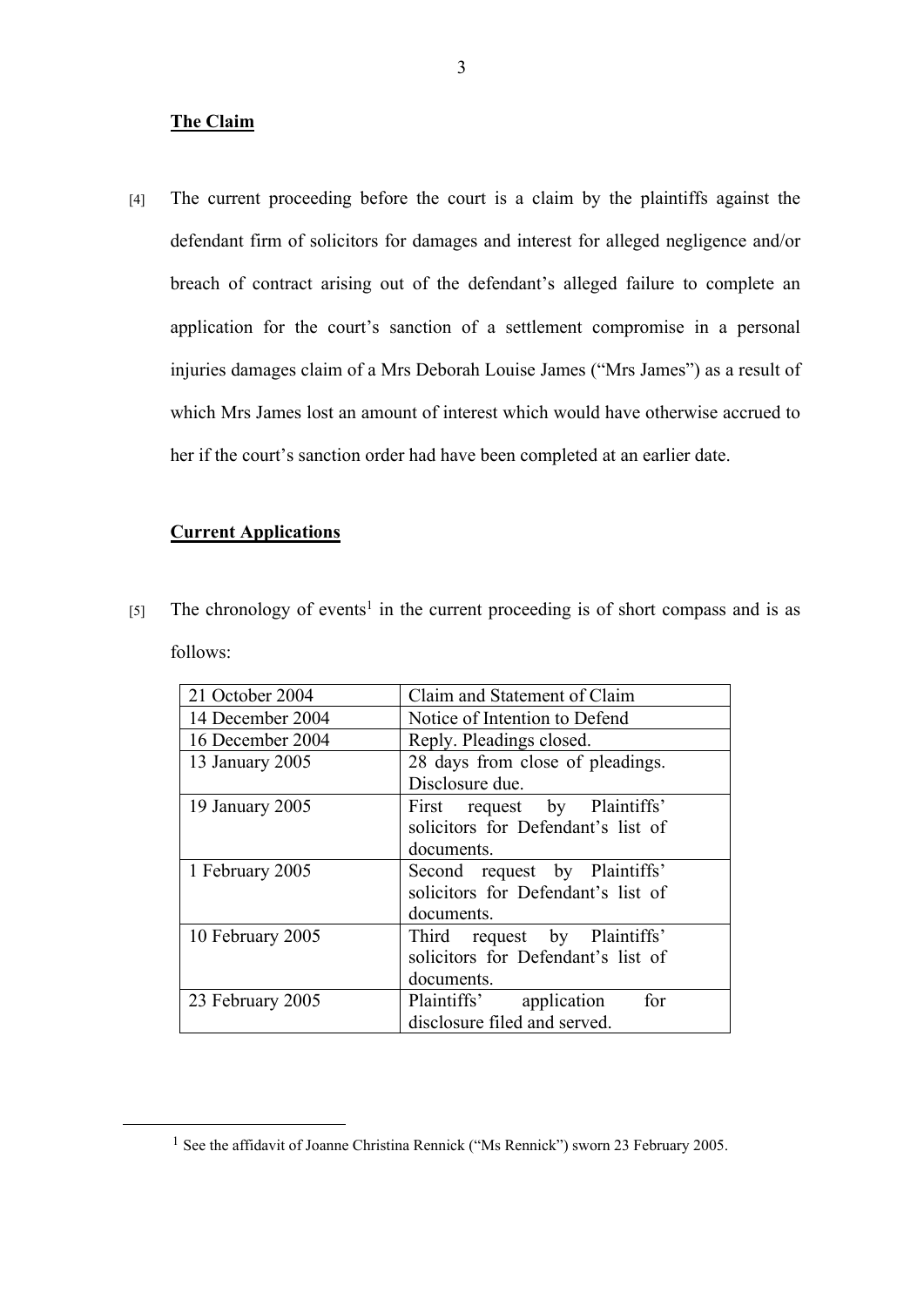- [6] Dealing specifically with the plaintiffs' application I cannot see that there has been any realistic resistance to this application nor it seems, can there be on the material filed on behalf of the plaintiffs. There is a suggestion in paragraph 14 of Grant John Dearlove's ("Mr Dearlove") affidavit sworn 1 March 2005 that the plaintiffs have been precipitate in filing the current application and should have given the defendant a further "warning" before the application was filed. However on the material before me it would appear that the plaintiffs' solicitors have acted promptly and efficiently to advance this litigation in accordance with the fundamental philosophy of the UCPR.<sup>2</sup>
- [7] I am therefore satisfied that the plaintiffs are entitled to the primary order sought with perhaps a slight variation as to time and I shall order accordingly.
- [8] The defendant's cross-application seeks further and better disclosure of the plaintiffs' documents including alleged documents in the plaintiffs' solicitors' possession with respect to advice apparently given by the plaintiffs' solicitors to at least one of the plaintiffs prior to the current proceedings.
- [9] The plaintiffs resist this application primarily on the grounds that full disclosure of all relevant documents has been made in the list of documents delivered by them to the defendant and a copy of which is exhibit "JCR1" to the affidavit of Ms Rennick sworn 23 February 2005, but in any event even if there were other documents in their possession relating to communications between the plaintiffs' solicitors and the plaintiff prior to this proceeding they would attract legal professional privilege as between solicitor and client.

<sup>2</sup> See r 5 of the UCPR.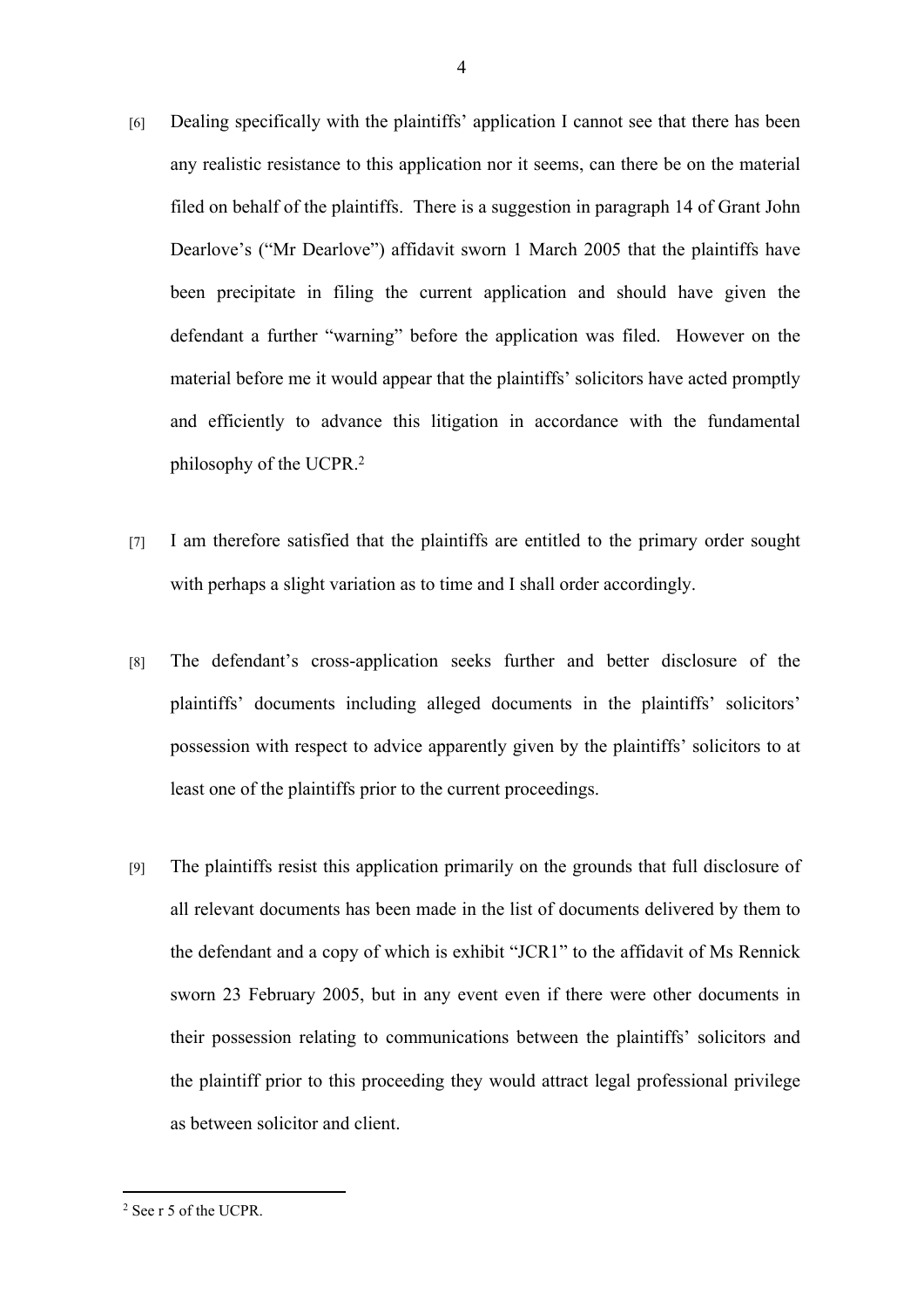- [10] The plaintiffs support their submission in this regard through the affidavit of Gerald Anthony Murphy ("Mr Murphy") sworn 3 March 2005 in which Mr Murphy swears very clearly that he was consulted by Mrs James and one of the plaintiffs, Darren James, "in or about June 2001" but that his advice "was restricted" to the terms of a client agreement which they had received from the defendant in respect of the forthcoming application to the Guardianship and Administration Tribunal for the appointment of an administrator of the settlement funds under the *Guardianship and Administration Act* 2000 (Qld).
- [11] The defendant relies upon the affidavits of Mr Dearlove sworn 1 March 2005 and 2 March 2005 respectively to which there are exhibits including emails between a Mr Roger Cannon and Mr Geoffrey Lowes of the defendant.
- [12] Mr Dearlove asserts that the email from Mr Lowes to Mr Cannon strengthens the allegation that Mr Murphy of the plaintiffs' solicitors firm played some greater role in the sanction application before the Tribunal than merely advising Mrs James and Darren James in respect of the client agreement. I do not accept that this email does anything of the sort but on the contrary tends to confirm exactly that to which Mr Murphy contends in paragraph 3 of his affidavit that "my advice was restricted to the terms of the client agreement".
- [13] In respect of Mr Dearlove's second affidavit sworn 2 March 2005 I cannot see the relevance of exhibit "B" to the application.
- [14] In all the circumstances I am of the opinion that the plaintiffs have fulfilled their duty of disclosure under the UCPR by the delivery of their list of documents as